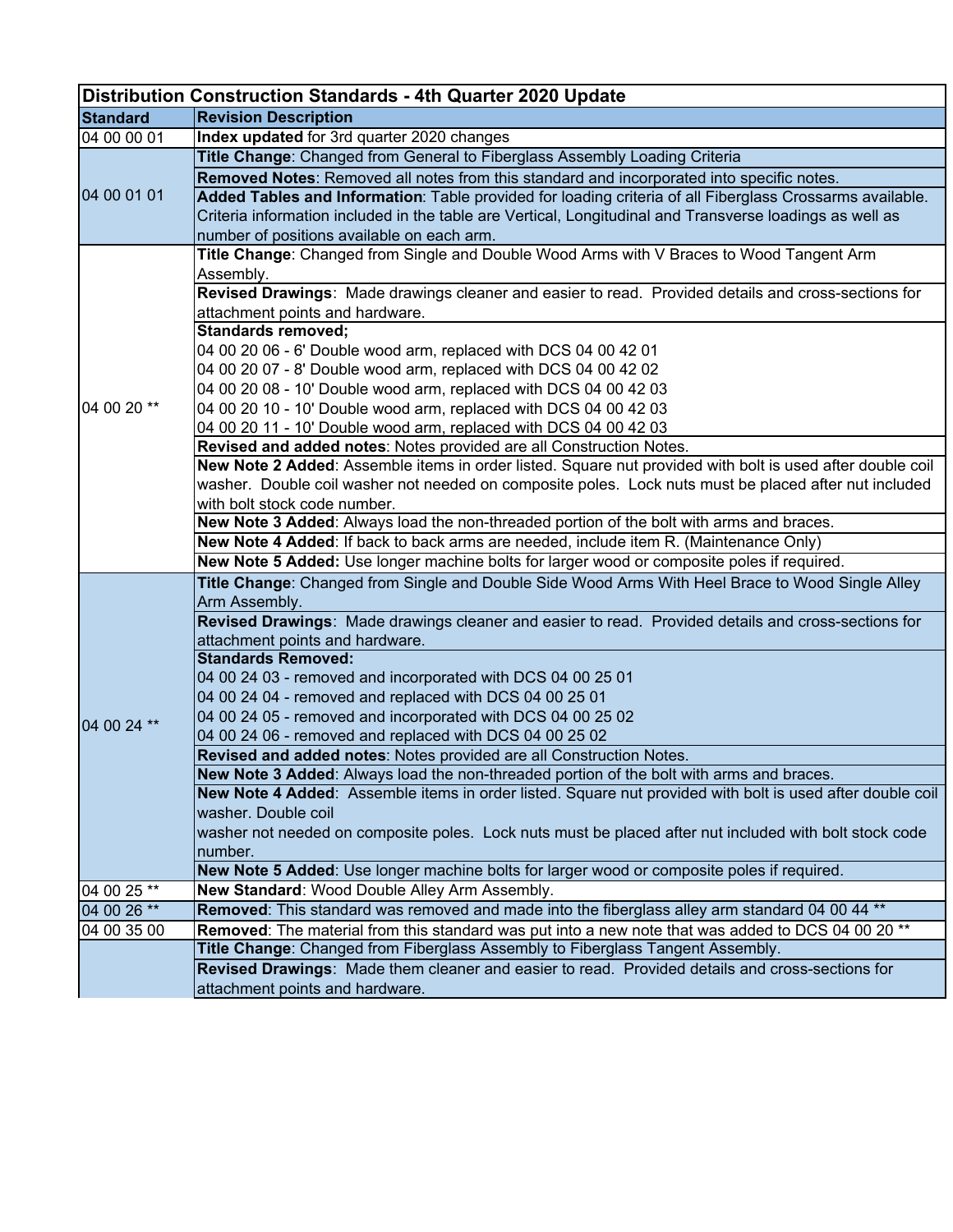|             | Added and Removed Standards: Retained fiberglass tangent arm standards and added the 12' and 16'             |
|-------------|--------------------------------------------------------------------------------------------------------------|
|             | tangent arm while removing other fiberglass arm standards.                                                   |
|             |                                                                                                              |
|             | <b>Standards added;</b>                                                                                      |
|             | 04 00 41 20 - 12' Tangent Fiberglass arm                                                                     |
|             | 04 00 41 21 - 16' Tangent Fiberglass arm                                                                     |
|             | Standards removed;                                                                                           |
|             | 04 00 41 02 - 6' DE fiberglass arm - now DCS 04 00 42 01                                                     |
| 04 00 41 ** |                                                                                                              |
|             | 04 00 41 03 - 8' DE fiberglass arm 2 position has been made into 4 positions - now DCS 04 00 42 02           |
|             | 04 00 41 04 - 10' DE fiberglass arm 2 position has been made into 4 positions - now DCS 04 00 42 03          |
|             | 04 00 41 17 - 8' DE fiberglass arm - now DCS 04 00 42 02                                                     |
|             | 04 00 41 18 - 10' DE fiberglass arm - now DCS 04 00 42 03                                                    |
|             | Revised and added notes: Notes provided are all Construction Notes.                                          |
|             | Note 2 Changed: Changed note 2 to read: Assemble items in order listed. Square nut provided with bolt        |
|             |                                                                                                              |
|             | is used after double coil washer. Double coil washer not needed on composite poles. Lock nuts must be        |
|             | placed after nut included with bolt stock code number.                                                       |
|             | New Note 3 Added: When using fiberglass arms with hot arms a protective block to prevent the pin from        |
|             | fracturing the fiberglass                                                                                    |
|             | arm is available (Stock #86 06 346).                                                                         |
|             | New Note 4 Added: When using a fiberglass arm with different devices a groundwire clip can be used           |
|             |                                                                                                              |
|             | below the arm to train the                                                                                   |
|             | ground wire to the pole.                                                                                     |
|             | New Note 5 Added: Always load the non-threaded portion of the bolt with arms and braces.                     |
|             | New Note 6 Added: Use longer machine bolts for larger wood or composite poles if required.                   |
|             | New Standard: Fiberglass Dead End Assembly. All lengths and sizes of fiberglass dead end arms have           |
| 04 00 42 ** |                                                                                                              |
|             | their own DCS #.                                                                                             |
| 04 00 43 ** | New Standard: Fiberglass Alley Arm Assembly. All lengths and sizes of fiberglass alley arms have their       |
|             | own DCS #.                                                                                                   |
|             |                                                                                                              |
| 04 00 44 ** | New Standard: Fiberglass Slabbed Alley Arm Assembly.                                                         |
| 09 00 00 01 |                                                                                                              |
|             | Index updated for 4th quarter 2020 changes                                                                   |
|             | Title Change: From General Information to Standard Conductor Data                                            |
|             | <b>Removed Notes:</b>                                                                                        |
|             | 1. General                                                                                                   |
|             |                                                                                                              |
|             | 2.3. Sag                                                                                                     |
|             | <b>Changed Notes:</b>                                                                                        |
| 09 00 01 01 | The following notes were revised and moved to a new construction notes section of the standard:              |
|             | 2.2. Major Use                                                                                               |
|             | 5. Tree guards                                                                                               |
|             | 3. Fastening and Connections                                                                                 |
|             | Moved:                                                                                                       |
|             |                                                                                                              |
|             | 3.1 Triplex Splicing Sleeves to DCS 09 01 60 Construction Note(s) 1                                          |
|             | 4. Expansion Shields to new standard 09 00 01 02                                                             |
|             | New Standard - Expansion Shields - The tables and notes were originally part of DCS 09 00 01 01 and          |
| 09 00 01 02 | did not change                                                                                               |
|             | Title Changed: From Attachment to Buildings - 0 to 600 Volts to Point of Attachment to Buildings             |
|             |                                                                                                              |
| 09 00 02 03 | <b>Drawing Changed:</b>                                                                                      |
|             | The text was removed from drawing and moved to a table with Acceptable/Un-acceptable.                        |
|             |                                                                                                              |
| 09 00 02 04 | <b>Removed Standard:</b> This standard is available in the Ameren Service Manual, Section 600, Figure 600-2) |
|             | Title Changed: From Attachment to Buildings - 0 to 600 Volts to Attachment Clearance                         |
|             |                                                                                                              |
|             | <b>Changed Notes:</b>                                                                                        |
| 09 00 02 05 | Combined the text above the drawing with note 1                                                              |
|             | New Note 8 and 9:                                                                                            |
|             | Transferred from DCS 09 00 02 06                                                                             |